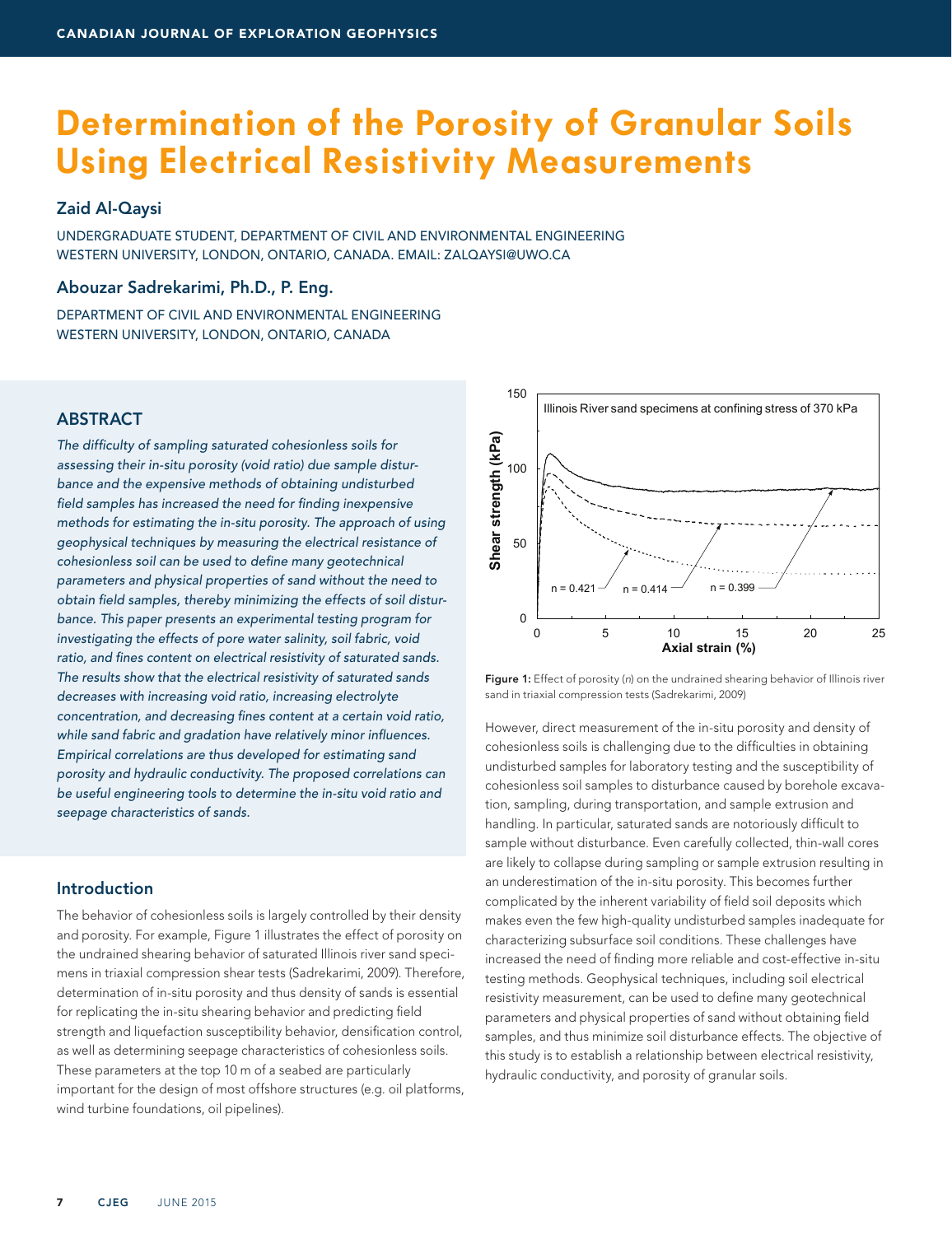## Theoretical Basis

Electrical resistivity,  $\rho$  (Ohm·m) of a material is a measure of how well the material retards the flow of an electrical current. As particles (composed of quartz, feldspar, or carbonates) of a cohesionless soil are often non-conductive and act as insulators, the flow of an electrical current through a saturated granular soil occurs primarily through the pore water. Therefore, conductivity, volume, and the distribution of the pore water control the bulk electrical resistivity of sands  $(\rho_b)$ . Accordingly,  $\rho_b$  can be directly related to the pore water resistivity ( $\rho_f$ ) and pore volume (characterized by soil porosity *n*) using the following general empirical relationship (Archie, 1942; Daniel et al., 2003; Winsauer et al., 1952):

$$
\frac{\rho_b}{\rho_f} = a n^{-m} \tag{1}
$$

Where exponent m and coefficient a are fitting parameters which depend on pore volume tortuosity and soil particle cementation. These parameters can be determined from laboratory calibration experiments. The ratio  $\rho_{b}/\rho_{f}$  is known as the "formation factor" (FF) which is employed to remove the effects of changes in pore water resistivity (as sand particles are insulators) and geometrical characteristics of the measuring probe from the electrical resistivity of a saturated sand. Similar to  $\rho_{b}$ , *FF* is an intrinsic property of a soil which depends on the volume and the geometry of soil pore spaces.

### Experimental Program

The experiments of this study were aimed to determine the effects of fines content, sand fabric, salt concentration and void ratio on the electrical resistivity of sands as discussed in the following paragraphs.

#### *Sample preparation*

Sand samples were prepared using undercompaction moist tamping in a cylindrical acrylic chamber with an internal diameter and height of 114.4 mm and 250 mm, respectively. The samples were then saturated by inundating them with water. In the moist tamping method, the dry sand was premixed with 5% moisture and thoroughly mixed to uniformly distribute the moisture content. Then predetermined weights of the moist sand were deposited and tamped in 5 layers of 50 mm thick using an adjustable-height handheld tamper. Moist tamping replicates conditions where moist sand is dumped as a fill and subsequently submerged as the water table rises (Chu and Leong, 2003; Olson et al., 2000). The weight of wet soil placed in the lower layers was intentionally less than those of the upper layers in order to account for the increase in soil density as a result of tamping the successive overlying layers and improve specimen uniformity. The difference in density between successive layers is defined as the undercompaction ratio (Ladd, 1978). Based on an undercompaction ratio of 10%, the density of each layer was increased linearly from the bottom to the top of the specimen. This method led to more uniform samples and repeatable test results.

#### *Materials*

Two gradations of Ottawa sand (called "Barco 32" and "Barco 71") as well as a local silty sand (with a fines content of 11%) from the Boler Mountain (London, Ontario) were used in the experiments of this investigation. The particles of Barco 32 and Barco 71 sands are purely quartz with rounded to subrounded shapes, while the Boler Mountain sand is composed of subrounded to subangular particle shapes with mixed mineralogy of quartz, feldspar and carbonates. Barco 71 sand was mixed with different amounts of quartz silt particles to produce different silty sands and investigate the effect of fines content (FC). Figure 2 shows the gradations of these materials and Table 1 presents their physical properties. The specific gravity of sand particles  $(G_s)$ , and maximum ( $e_{max}$ ) and minimum ( $e_{min}$ ) void ratios of the sands were obtained following the ASTM standard procedures (ASTM, 2006a, b, c).

| Sand                  | G.  | $e_{min}$ | $e_{\text{max}}$ |
|-----------------------|-----|-----------|------------------|
| Barco 32              | 265 | 0.530     | 0.798            |
| Barco 71              | 265 | 0498      | 0.821            |
| <b>Boler Mountain</b> | 265 | 0450      | 0945             |

Table 1. Physical properties and index characteristics of the tested sands



Figure 2: Particle size distributions of the sands used in this study

#### *Electrical resistivity measurement*

A portable electrical resistivity probe (Stevens Water Monitoring System Inc, 2007) was used to measure the electrical resistance (*R*) as well as the temperature of the soil water system. This probe introduces an electrical current (*I*) into the soil sample at a certain depth through four electrodes, and measures the potential voltage difference (*V*) between them. The average electrical resistance of the soil sample around the electrodes is then calculated from Ohm's law (*R* = *V*/*I*). These data are transferred to and displayed on a handheld PDA. Soil electrical resistivity  $(\rho_b)$ , a fundamental soil property, is obtained by multiplying the measured resistance (*R*) by the geometrical factor, *K* of the probe ( $\rho_b$  = *K*×*R*) which depends on the size and the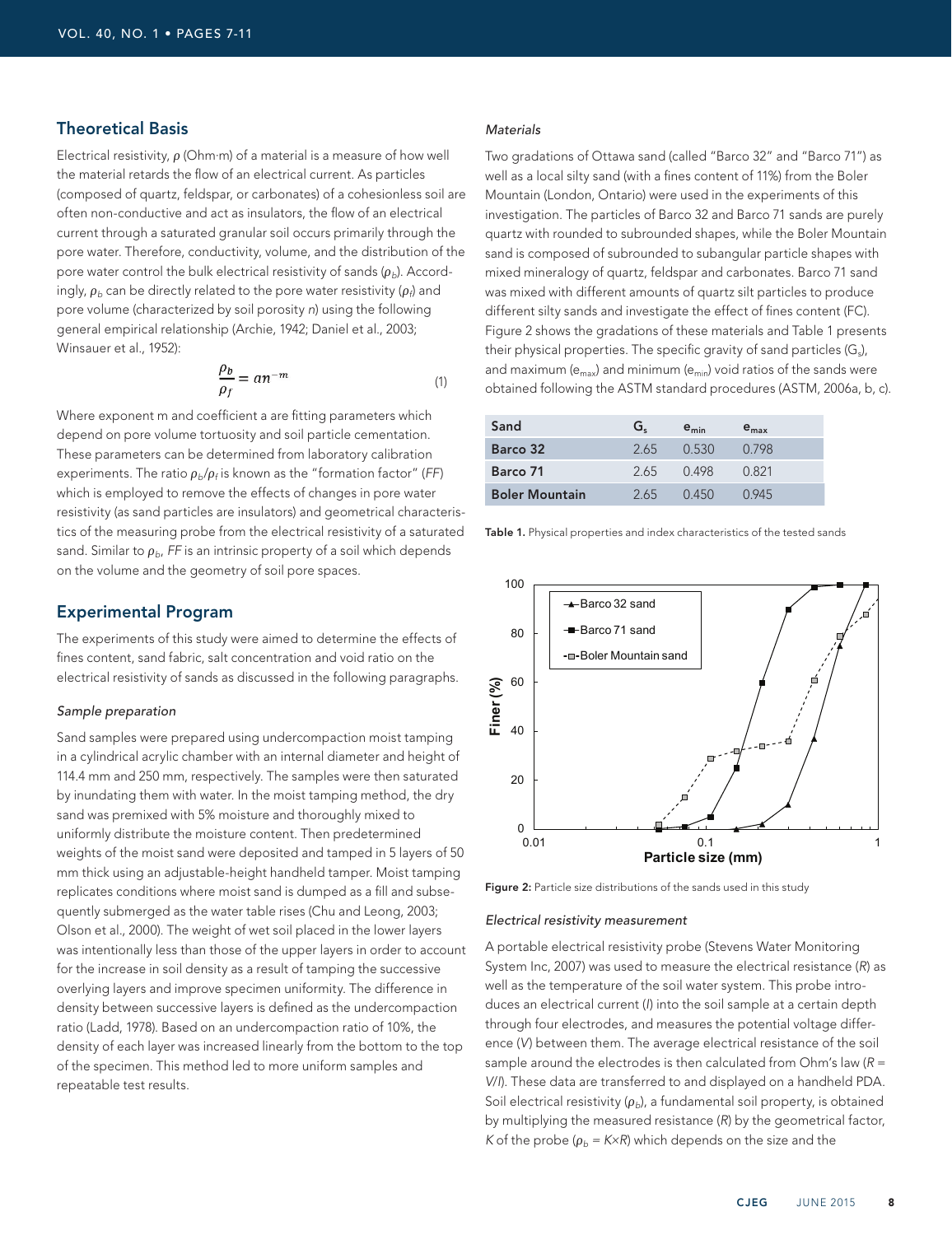separation of the electrodes. An average geometrical factor of 0.872 was determined for the probe by calibration in an ionic buffer solution of 3gr/L salt (NaCl) with a known resistivity of 0.052 Ohm.m. All experiments were performed at a controlled laboratory temperature of 20°C and in a non-metallic (acrylic) cylinder as metal could interfere with the measurements.

# Results and Discussion

The results of the experiments are presented below. For each experiment, sample void ratio and porosity was determined based on the weight of the soil used for sample preparation and sample volume while  $\rho_b$  was measured using the electrical resistivity probe.

#### *Effect of electrolyte concentration*

Electrical resistivity of the pore water (ρ*f*) depends on the electrolyte concentration as a result of pore water salinity, and thus at a certain void ratio the electrical resistance of a saturated cohesionless soil would become a function of the amount of salt in the pore fluid. Figure 3 presents the electrical resistance of saturated Barco 71 sand samples with different amounts of pore water salinity expressed in grams of salt per 1 liter of distilled water. Based on this figure, salt content of the pore fluid electrolyte has a profound impact on the electrical resistance of soil as *R* decreases with increasing salt concentration of the pore water.



Figure 3: Effect of pore water salinity on electrical resistance of saturated Barco 71 sand samples

Figure 3 further indicates that soil electrical resistance is inversely related to its void ratio. As void ratio increases, the electrical resistance decreases and the electrical conductivity increases. Increasing of the electrical conductivity is due to the increase of the conducting pore water volume among the sand particles and the ability of the electrolyte water to conduct electricity, reducing the electrical resistivity of the saturated sand.

# Effect of particle size distribution

Figure 4 compares the electrical resistances of the different sands tested in this study, which clearly indicates increasing soil electrical resistance with increasing of the amount of fines. Increasing fines content, even at the same void ratio, reduces the number and the volume of connections among the pores of a sand and thus the electrical connectivity and conductivity of the pore fluid. Despite differences in particle size distributions (see Fig. 2), the Barco 32 and Barco 71 sands exhibit nearly similar electrical resistance at FC = 0%, or the Boler Mountain and Barco 71 sands with about 10% fines contents show similar electrical resistances. Hence, the effect of variations in particle size distribution on the electrical resistance of sands seems to be secondary to the effect of FC. A similar observation was made by Keller and Frischkecht (1966).



Figure 4: Effect of sand particle size distribution and fines content (FC) on electrical resistance with a pore water salt concentration of 3 gr/L

## Effect of specimen preparation method

In order to investigate the effect of sand fabric on the electrical resistivity of saturated sands, a number of experiments were conducted on samples prepared by air and water pluviation methods. These methods resemble sand fabrics formed by natural aeolian and fluvial process (e.g. in rivers and streams), respectively (Oda et al., 1978; Vaid and Eliadorani, 1998). Air pluviated specimens were prepared by raining sand particles into the cylindrical mold through air. The void ratio and density of the samples prepared by air pluviation was varied by changing the free-fall height and thus the depositional velocity of the particles. For preparing very loose samples, sand particles were rained with nearly zero drop height. A similar procedure was used to prepare water pluviated specimens by raining sand particles through water. However, as the particles reach a terminal velocity after a certain drop height in water, different void ratios were produced by tamping the sides of the specimen mold and thus densifying the sand sample. Figure 5 shows the results of these experiments. Electrical resistances of the samples prepared by the pluviation methods fall nearly on the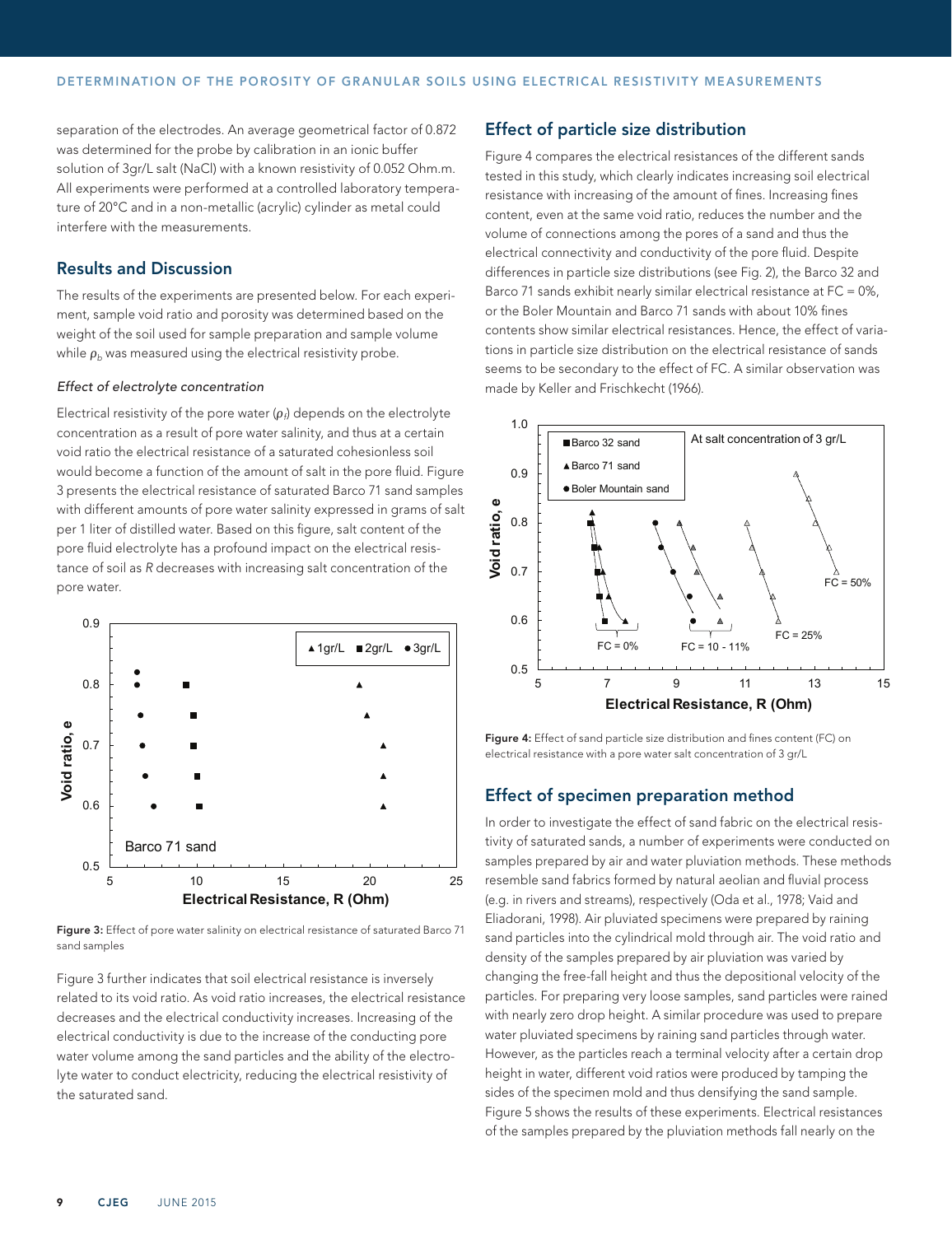#### ZAID AL-QAYSI AND ABOUZAR SADREKARIMI

same trendline, despite the larger void ratios of the water pluviated samples. However, the electrical resistances of the moist tamped samples are slightly greater which is likely because of the comparatively isolated pores of the honeycomb moist tamped sand fabric.



Figure 5: Effect of specimen preparation method on electrical resistance of sand

# Estimation of porosity

In order to develop a practical relationship, the effects of electrolyte salinity and probe geometry are removed by presenting the results in terms of formation factor (*FF*) and porosity (*n*) in Figure 6. Electrical resistivity data for several other sands (platy sand, sand with 1% shell content, rounded sand, and sand and gravel) with different particle size distributions and particle shapes (Arulmoli et al., 1985; Jackson et al., 1978) are also included in this figure. According to Figure 6, *FF* generally increases with decreasing sand porosity (or increasing density) due to the smaller water saturated pore volume of dense sands. According to these data, variations in gradation, mean particle size, and particle shape have little influence on the trend of data. The most significant changes in *FF* are produced by changes in FC, while the scatter at certain FC could be because of variations in sand gradation and method of sample preparation.

Data at certain FC are also curve fitted with Equation [1] and the fitting parameters (*a, m*) are shown in Figure 6. In contrast to other studies, rather than particle shape (Jackson et al., 1978) or cementation (Archie, 1942), Figure 6 indicates that the parameters of Equation [1] largely depend on FC. Coefficient *a* and the exponent *m* respectively increase and decrease with increasing FC. Fine particles increase the tortuosity and thus the length of the path that an electrical current must follow as well as constricting the openness of these flow channels. And therefore *FF* increases with increasing FC. As the experiments of this study were performed at small stress levels (< 5 kPa) the effect of stress level cannot be inferred from these results. However, based on past experimental observations (Hulbert et al., 1982; Lee et al., 2008), *FF* varies with stress to the extent that soil porosity is altered by stress. In other words, at a certain porosity stress does not appear to affect *FF*.



Figure 6: Effect of porosity on FF for the cohesionless soils tested in this study as well as for several other sands (Arulmoli et al., 1985; Jackson et al., 1978)

## Estimation of Hydraulic Conductivity

Besides electrical resistivity, constant head permeability tests were carried out to measure the hydraulic conductivity (*k*) of similar samples. Figure 7 shows unique relationships (similar to Eq. [1]) between the results of these experiments with *FF* as well as those from Jones and Buford (1951) at certain FC. These data show that for a cohesionless soil with a certain fines content, a lower *FF* would indicate an aquifer with higher hydraulic conductivity and yield. The good relationship between *FF* and hydraulic conductivity is somewhat expected as both electrical current and fluid flow move in tortuous paths through the intergranular pores of a soil. Particularly in sandy soils where there is no interaction between the ionic constituents of the porewater and the matrix solid, the bulk resistivity of a soil-water system would be a function of pore volume tortuosity, and porosity and hence hydraulic conductivity.



Figure 7: Variations of hydraulic conductivity and *FF* for the cohesionless soils of this study as well as for a sand from Jones and Buford (1951)